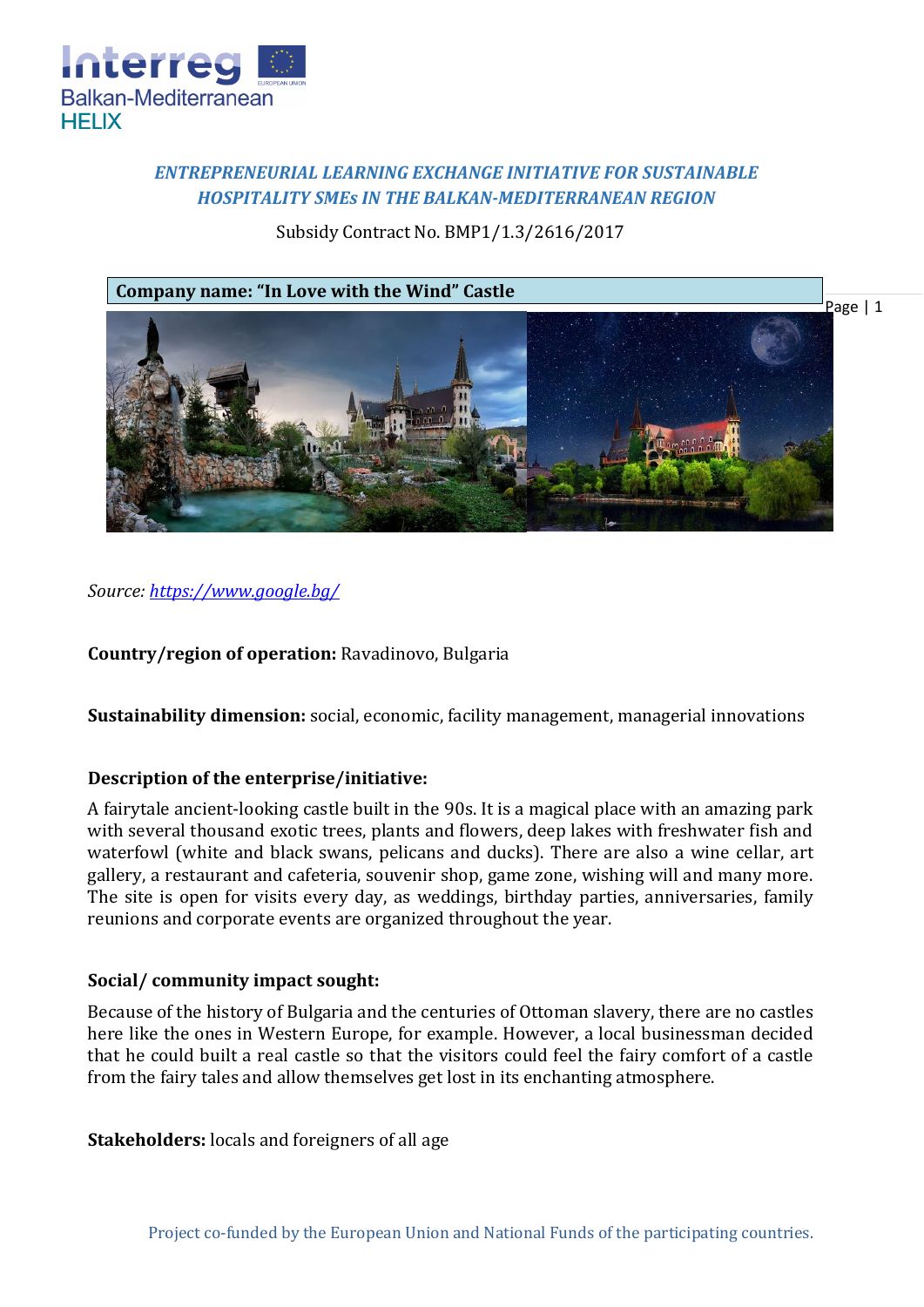

### **Approach applied:**

The Castle "In Love with the Wind" is the child's dream made true of Georgi Kostadinov Tumpalov (1956) who is its architect, designer and developer from the very beginning when in the distant 1996 he drew with a spade a big cross on the soil over which his family worked 24 hours day and night assisted by the workers from the neighbouring village of Ravadinovo and with God's help managed to build stone by stone a magnificent castle.

It was built completely of 20 000 tons of stone, specially extracted from the bowels of the <sup>Page</sup> | 2 Strandzha Mountains. The stone is marble (metamorphosed limestone), which is used everywhere – in the fence, the artificial lake, walls and towers, the chapel and the cellar. It contains traces of micro diamonds, which makes the castle change its colour – in the morning it has pink nuances, during the day, it becomes white and at full moon – it glows. However, the thing that makes this castle unique is the fact it has the shape of a crest, which symbolizes trust, love and commitment in its construction and development. The castle provides unique memories and revelations, along with being an excellent photo opportunity, especially if you come in the summer. In the summer the walls and towers are covered in lush green ivy mantle and the flowers in the garden are in full bloom. There are no guided tours so visitors are free to wander about on their own.

#### **Innovation applied:**

In Love with Wind is a unique attraction not only for Bulgaria. It attracts the interest and admiration of both locals and foreigners. The caste is the only place in Bulgaria that provides opportunities for weddings, birthday parties, anniversaries, family reunions and corporate events in fairy, magical environment. The events are held outdoor in the gardens or inside in one of the many marvellous halls which have a capacity to host up to 400 guests.

### **Social impact and business results achieved:**

The style of the Castle is Fairy, Enchanting. This is the secret of its magic impact – a dream to build a castle existing only in fairy tales made true. Even though, the capacity of the Castle for welcoming tourists is huge, the interest for the site is enormous and there are always people waiting to enter. Everyone who have visited the Castle shares that it is one of a kind experience and that they would definitely come back.

The impact and the business result achieved are proven by the many awards the site had received for design, innovations in tourism, best destination etc. The castle looks so authentic and magical that in 2013, a Hollywood film company uses it for natural décor to film the latest version of the Sleeping Beauty tale.

### **Financial situation / sustainability of the business model:**

The sustainability of the business is ensured by the uniqueness of the place, the vast opportunities it provides and the impact it has. Moreover, being almost empty the building has unused potential which can further raise the economic and social sustainability of the business.